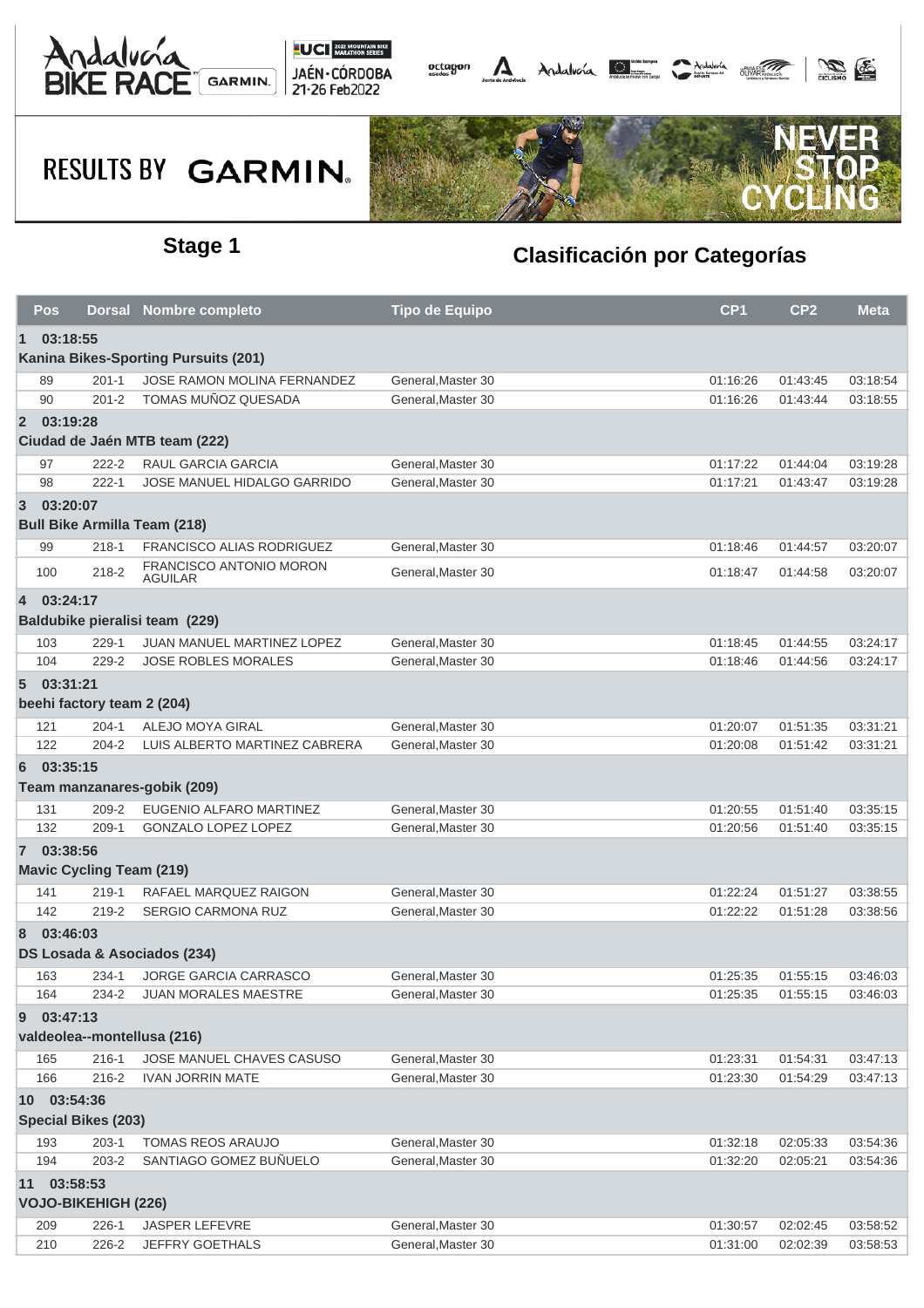





| Pos                                               |                                           | <b>Dorsal Nombre completo</b>     | <b>Tipo de Equipo</b> | CP <sub>1</sub> | CP <sub>2</sub> | <b>Meta</b> |  |  |
|---------------------------------------------------|-------------------------------------------|-----------------------------------|-----------------------|-----------------|-----------------|-------------|--|--|
| 12 03:58:57<br><b>BLOPA (231)</b>                 |                                           |                                   |                       |                 |                 |             |  |  |
| 211                                               | 231-2                                     | SANTIAGO MARTINEZ MORELL          | General, Master 30    | 01:27:37        | 02:07:24        | 03:58:57    |  |  |
| 212                                               | $231 - 1$                                 | AITOR MARTINEZ GOMEZ              | General, Master 30    | 01:27:37        | 02:07:29        | 03:58:57    |  |  |
|                                                   | 13 03:59:44                               |                                   |                       |                 |                 |             |  |  |
|                                                   | <b>Mentesa Bike (221)</b>                 |                                   |                       |                 |                 |             |  |  |
| 217                                               | $221 - 2$                                 | JACINTO JESUS LOPEZ VELA          | General, Master 30    | 01:30:51        | 02:03:07        | 03:59:44    |  |  |
| 218                                               | $221 - 1$                                 | DIEGO CONDE RODRIGUEZ             | General, Master 30    | 01:30:50        | 02:03:06        | 03:59:44    |  |  |
|                                                   | 14 04:03:15<br><b>FITSTUDIO CDE (211)</b> |                                   |                       |                 |                 |             |  |  |
| 229                                               | $211 - 1$                                 | DIEGO OJANGUREN RODRIGUEZ         | General, Master 30    | 01:38:22        | 02:11:53        | 04:03:13    |  |  |
| 230                                               | $211 - 2$                                 | ANDRES PEREZ LLANA                | General, Master 30    | 01:38:23        | 02:11:55        | 04:03:15    |  |  |
|                                                   | 15 04:06:22                               |                                   |                       |                 |                 |             |  |  |
|                                                   |                                           | Torrebiker's Bike Team (202)      |                       |                 |                 |             |  |  |
| 237                                               | $202 - 2$                                 | MANUEL JESUS VILCHEZ RUBIO        | General.Master 30     | 01:32:46        | 02:07:42        | 04:06:22    |  |  |
| 238                                               | $202 - 1$                                 | EDUARDO QUESADA MORAL             | General.Master 30     | 01:32:49        | 02:07:44        | 04:06:22    |  |  |
|                                                   | 16 04:08:09<br><b>Dbici19 (223)</b>       |                                   |                       |                 |                 |             |  |  |
| 239                                               | 223-1                                     | RAFAEL LOPEZ ANDUJAR              | General, Master 30    | 01:35:17        | 02:10:04        | 04:08:08    |  |  |
| 240                                               | $223 - 2$                                 | FRANCISCO JOSE PAÑOS RUIZ         | General, Master 30    | 01:35:18        | 02:10:10        | 04:08:09    |  |  |
|                                                   | 17 04:13:43                               |                                   |                       |                 |                 |             |  |  |
|                                                   |                                           | KANINA BIKES/Acpcoferputeam (220) |                       |                 |                 |             |  |  |
| 247                                               | $220 - 1$                                 | DAVID DIAZ GONZALEZ               | General, Master 30    | 01:38:46        | 02:13:50        | 04:13:43    |  |  |
| 248                                               | $220 - 2$                                 | RAMON ORTEGA ACEITUNO             | General, Master 30    | 01:38:47        | 02:13:52        | 04:13:43    |  |  |
|                                                   | 18 04:26:39<br>Juan & David Team (210)    |                                   |                       |                 |                 |             |  |  |
| 279                                               | $210 - 1$                                 | <b>JUAN MATA ROMERO</b>           | General, Master 30    | 01:42:56        | 02:20:46        | 04:26:39    |  |  |
| 280                                               | $210 - 2$                                 | DAVID FERNANDEZ DELOBEL           | General.Master 30     | 01:43:26        | 02:20:48        | 04:26:39    |  |  |
|                                                   | 19 04:28:09<br>Pareja 237 (237)           |                                   |                       |                 |                 |             |  |  |
| 291                                               | 237-2                                     | <b>CRONO SL</b>                   | General, Master 30    | 01:43:04        | 02:18:01        | 04:28:09    |  |  |
| 292                                               | 237-1                                     | CRISTOBAL RUIZ NARANJO            | General.Master 30     | 01:43:04        | 02:18:03        | 04:28:09    |  |  |
| 20 04:28:37<br><b>MORERAS-ALTO PALANCIA (235)</b> |                                           |                                   |                       |                 |                 |             |  |  |
| 295                                               | $235 - 1$                                 | DANIEL DE PRADA FERNANDEZ         | General, Master 30    | 01:43:11        | 02:19:46        | 04:28:36    |  |  |
| 296                                               | 235-2                                     | <b>IGNACIO TORREJON BONILLO</b>   | General.Master 30     | 01:42:58        | 02:19:44        | 04:28:37    |  |  |
|                                                   |                                           |                                   |                       |                 |                 |             |  |  |
|                                                   | 21 04:29:01                               | <b>CD TORREMOCHA MTB (215)</b>    |                       |                 |                 |             |  |  |
| 299                                               | $215 - 1$                                 | ANTONIO VARO AGUAYO               | General, Master 30    | 01:36:10        | 02:15:32        | 04:29:01    |  |  |
| 300                                               | $215 - 2$                                 | FRANCISCO DE LA TORRE GARCIA      | General, Master 30    | 01:36:12        | 02:15:28        | 04:29:01    |  |  |
|                                                   | 22 04:32:42                               |                                   |                       |                 |                 |             |  |  |
|                                                   |                                           | <b>BIKE CORNER MASTER (323)</b>   |                       |                 |                 |             |  |  |
| 309                                               | $323 - 2$                                 | <b>DAVID BIDOLI</b>               | General, Master 30    | 01:38:03        | 02:10:12        | 04:32:41    |  |  |
| 310                                               | $323 - 1$                                 | RENAUD COURPAYEN                  | General, Master 30    | 01:38:03        | 02:10:11        | 04:32:42    |  |  |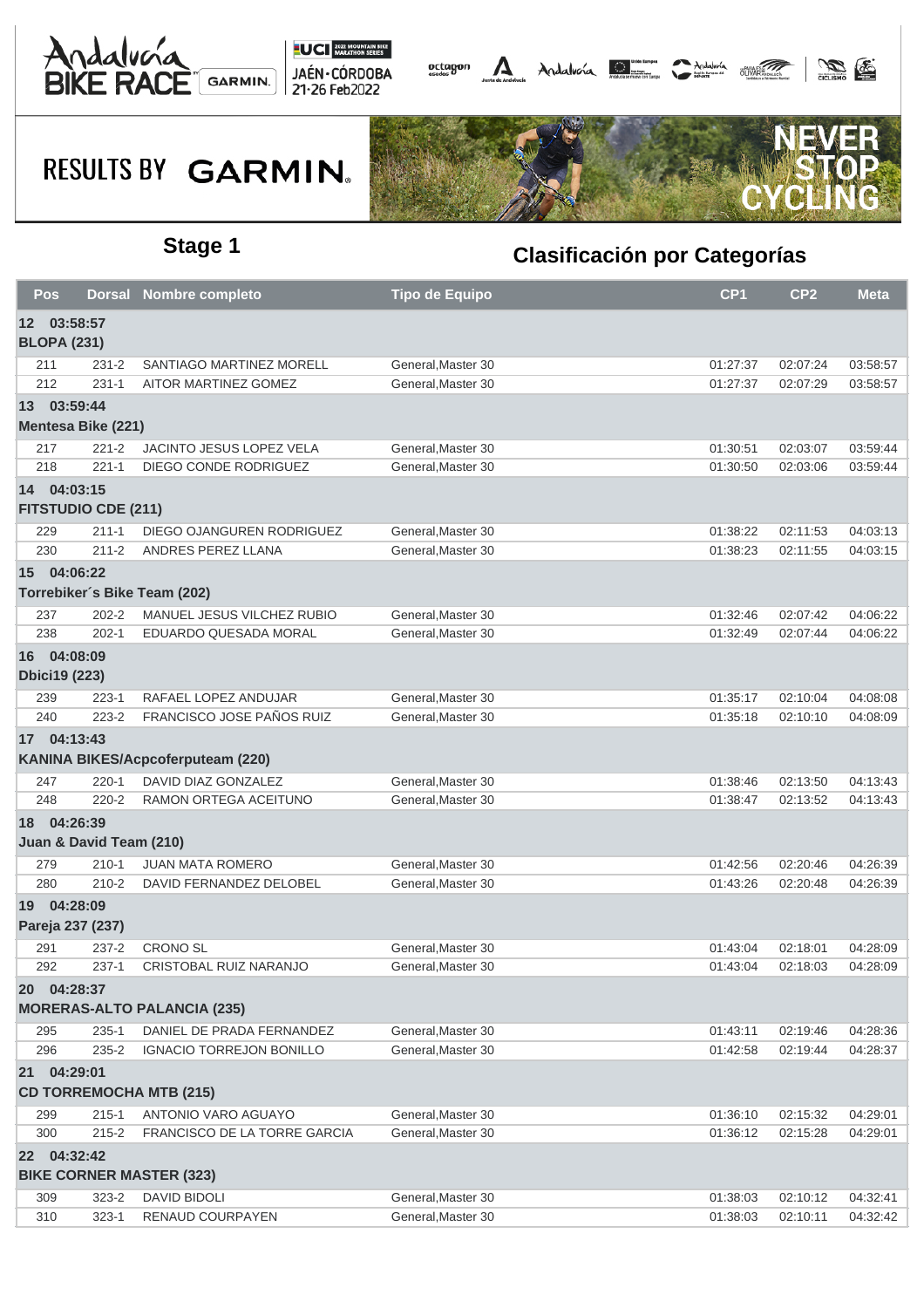





|                                          | Pos               |                            | <b>Dorsal Nombre completo</b>                    | <b>Tipo de Equipo</b> | CP <sub>1</sub>      | CP <sub>2</sub>      | <b>Meta</b>          |  |
|------------------------------------------|-------------------|----------------------------|--------------------------------------------------|-----------------------|----------------------|----------------------|----------------------|--|
| 04:41:00<br>23                           |                   |                            |                                                  |                       |                      |                      |                      |  |
|                                          | Pilot team (208)  |                            |                                                  |                       |                      |                      |                      |  |
|                                          | 325               | 208-1                      | <b>JUAN CARLOS REY GARCIA</b>                    | General.Master 30     | 01:48:29             | 02:27:46             | 04:40:59             |  |
|                                          | 326               | 208-2                      | SERGIO RESTITUTO PACHECO                         | General, Master 30    | 01:48:29             | 02:27:42             | 04:41:00             |  |
|                                          | 24 04:44:45       |                            |                                                  |                       |                      |                      |                      |  |
|                                          |                   |                            | <b>GED SPORTS - PREVENSYSTEM TEAM (214)</b>      |                       |                      |                      |                      |  |
|                                          | 329               | $214 - 1$                  | PABLO REGALIZA CASTILLO                          | General, Master 30    | 01:46:03             | 02:26:44             | 04:44:44             |  |
|                                          | 330               | $214 - 2$                  | <b>DAVID GOMEZ RIOS</b>                          | General, Master 30    | 01:46:03             | 02:26:45             | 04:44:45             |  |
|                                          | 25 04:45:17       |                            |                                                  |                       |                      |                      |                      |  |
|                                          |                   |                            | <b>BALDU BIKE TORREDELCAMPO (225)</b>            |                       |                      |                      |                      |  |
|                                          | 331               | $225 - 1$                  | ANTONIO PEREZ ACOSTA                             | General, Master 30    | 01:50:08             | 02:26:47             | 04:45:16             |  |
|                                          | 332               | $225 - 2$                  | <b>DANIEL DIAZ AGUILAR</b>                       | General, Master 30    | 01:50:12             | 02:26:49             | 04:45:17             |  |
|                                          | 26 04:47:01       |                            |                                                  |                       |                      |                      |                      |  |
|                                          | I Pagliacci (213) |                            |                                                  |                       |                      |                      |                      |  |
|                                          | 335               | $213 - 2$                  | <b>LUCA NEGRI</b>                                | General, Master 30    | 01:45:46             | 02:25:50             | 04:47:00             |  |
|                                          | 336               | $213 - 1$                  | <b>ANTHONY MOFFA</b>                             | General, Master 30    | 01:45:45             | 02:25:49             | 04:47:01             |  |
|                                          | 27 04:51:43       |                            |                                                  |                       |                      |                      |                      |  |
|                                          | rondup (207)      |                            |                                                  |                       |                      |                      |                      |  |
|                                          | 341               | $207-1$                    | <b>SERGIO GARCIA ORTIZ</b>                       | General.Master 30     | 01:42:42             | 02:22:18             | 04:51:43             |  |
|                                          | 342               | $207 - 2$                  | ALVARO GARCIA ORTIZ                              | General, Master 30    | 01:42:43             | 02:22:14             | 04:51:43             |  |
|                                          | 28 04:58:27       |                            |                                                  |                       |                      |                      |                      |  |
|                                          | Brujulabike (230) |                            |                                                  |                       |                      |                      |                      |  |
|                                          | 353               | 230-2                      | ANTONIO DAVID PELAYO RULL                        | General, Master 30    | 01:52:54             | 02:32:43             | 04:58:27             |  |
|                                          | 354               | 230-1                      | DAVID RODRIGUEZ ESTEBAN                          | General, Master 30    | 01:52:46             | 02:32:45             | 04:58:27             |  |
|                                          | 29 05:01:56       |                            |                                                  |                       |                      |                      |                      |  |
|                                          |                   |                            | <b>CICLOS CABELLO TEAM (217)</b>                 |                       |                      |                      |                      |  |
|                                          | 355               | $217 - 1$                  | LUIS SERRANO OCHOA                               | General, Master 30    | 01:44:45             | 02:33:15             | 05:01:56             |  |
|                                          | 356               | $217 - 2$                  | ANGEL CARRERAS CALERO                            | General, Master 30    | 01:44:44             | 02:33:05             | 05:01:56             |  |
|                                          | 30 05:06:54       |                            |                                                  |                       |                      |                      |                      |  |
|                                          |                   | <b>LANDBIKE TEAM (227)</b> |                                                  |                       |                      |                      |                      |  |
|                                          | 361               | $227 - 2$                  | ANTONIO JESUS PAVON SERRANO                      | General, Master 30    | 01:52:52             | 02:34:49             | 05:06:53             |  |
|                                          | 362               | $227 - 1$                  | JOSE RAFAEL PAVON SERRANO                        | General, Master 30    | 01:52:54             | 02:34:48             | 05:06:54             |  |
|                                          |                   |                            |                                                  |                       |                      |                      |                      |  |
| 31 05:07:56<br><b>Ventus (212)</b>       |                   |                            |                                                  |                       |                      |                      |                      |  |
|                                          |                   |                            |                                                  | General, Master 30    |                      |                      |                      |  |
|                                          | 363<br>364        | $212 - 1$<br>$212 - 2$     | EGOITZ ARROJO ALARCIA<br>AITOR INTRIAGO BAUTISTA | General.Master 30     | 02:01:26<br>02:01:28 | 02:42:38<br>02:42:39 | 05:07:55<br>05:07:56 |  |
|                                          |                   |                            |                                                  |                       |                      |                      |                      |  |
| 32 05:09:50<br><b>PQTEAM ELCHE (233)</b> |                   |                            |                                                  |                       |                      |                      |                      |  |
|                                          |                   |                            |                                                  |                       |                      |                      |                      |  |
|                                          | 367               | $233 - 1$                  | JULIO GONZALEZ MATEU                             | General, Master 30    | 02:01:20             | 02:42:08             | 05:09:50             |  |
|                                          | 368               | 233-2                      | JUAN MIGUEL ALMAGRO GARCIA                       | General, Master 30    | 02:01:21             | 02:42:09             | 05:09:50             |  |
| 33 05:10:25                              |                   |                            |                                                  |                       |                      |                      |                      |  |
| <b>MAMUT BIKE TEAM 2 (224)</b>           |                   |                            |                                                  |                       |                      |                      |                      |  |
|                                          | 373               | $224 - 1$                  | FRANCISCO JAVIER LEON RODRIGUEZ                  | General, Master 30    | 01:55:09             | 02:38:06             | 05:10:24             |  |
|                                          | 374               | 224-2                      | MARIANO ALARCON ALONSO                           | General, Master 30    | 01:55:11             | 02:38:19             | 05:10:25             |  |